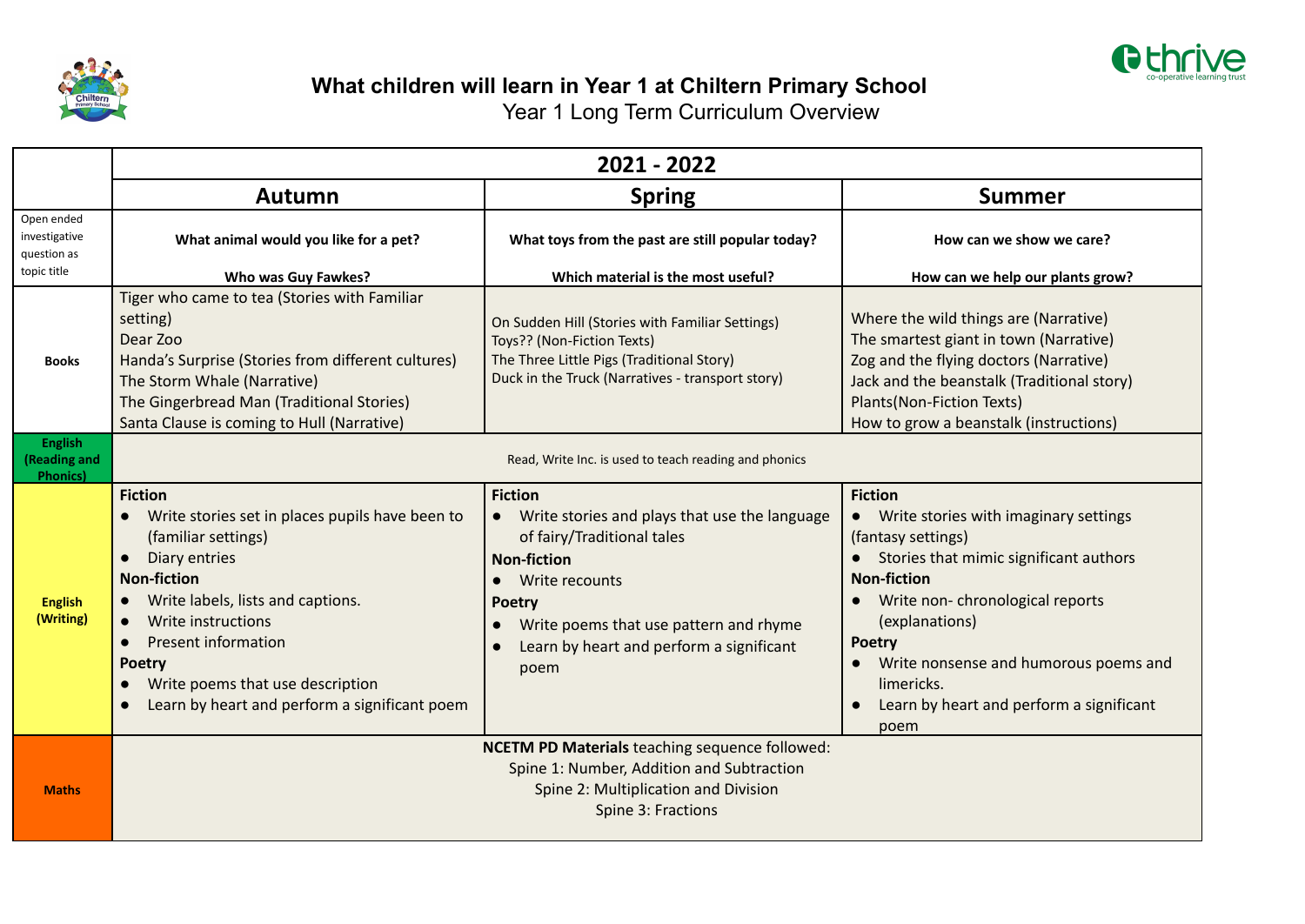



**What children will learn in Year 1 at Chiltern Primary School**

Year 1 Long Term Curriculum Overview

| <b>History</b>                   | & Festivals)                                                                                                                                                                            | Events beyond living memory: commemorated<br>through festivals or anniversaries (RE 1.3 Worship<br>Include Guy Fawkes |                                                                                                                                                              | Changes in living memory: Toys in the past                                                                                    |                                                                                                                                                         | Significant person: Mary Seacole, Florence<br>Nightingale & Edith Cavell<br>(RE 1.2 Caring for the world)<br>Compare aspects of life in different periods and<br>how they have contributed towards national and<br>international achievements |                                                                  |
|----------------------------------|-----------------------------------------------------------------------------------------------------------------------------------------------------------------------------------------|-----------------------------------------------------------------------------------------------------------------------|--------------------------------------------------------------------------------------------------------------------------------------------------------------|-------------------------------------------------------------------------------------------------------------------------------|---------------------------------------------------------------------------------------------------------------------------------------------------------|-----------------------------------------------------------------------------------------------------------------------------------------------------------------------------------------------------------------------------------------------|------------------------------------------------------------------|
| Geography                        | Human & physical geography: Weather and<br>seasonal changes<br>Animals from around the world<br>Contrasting a small area of a Non-European<br>country: Africa - Sierra Leone            |                                                                                                                       |                                                                                                                                                              | Local geography:<br>National capital cities of the UK and its<br>surrounding seas<br>Compass points: North, East, South, West |                                                                                                                                                         |                                                                                                                                                                                                                                               | Location knowledge:<br>Name and locate 7 continents and 5 oceans |
| <b>Science</b>                   | <b>Animals including humans</b><br>Animals groups - carnivores etc. describe and<br>compare<br>Humans - identify, name body parts, senses                                               |                                                                                                                       | <b>Materials</b><br>Everyday materials - vocabulary, naming, sorting<br>and grouping PoS1, 2<br>Everyday materials - physical properties,<br>compare PoS 3,4 |                                                                                                                               | <b>Plants</b><br>Exploring living things in our world (biology)<br>(gardening)<br>Plants - identify and name plants. Describe and<br>compare structures |                                                                                                                                                                                                                                               |                                                                  |
| Ongoing                          | Seasonal changes, seasons and weather                                                                                                                                                   |                                                                                                                       | Seasonal changes, seasons and weather                                                                                                                        |                                                                                                                               | <b>Scientist link</b><br>Y1 Focus - Seasonal variation in plants weather<br>Seasonal changes, seasons and weather                                       |                                                                                                                                                                                                                                               |                                                                  |
| <b>Working</b><br><b>Science</b> | <b>Considering our evidence</b>                                                                                                                                                         |                                                                                                                       |                                                                                                                                                              | <b>Testing and communicating outcomes</b>                                                                                     |                                                                                                                                                         | <b>Planning to investigate</b><br>Asking questions and choosing enquiry methods                                                                                                                                                               |                                                                  |
| <b>Types of</b>                  | Drawing conclusions and evaluating<br>Observing changes over time                                                                                                                       | <b>Grouping and classifying</b>                                                                                       |                                                                                                                                                              | Observing and recording<br><b>Noticing patterns</b>                                                                           |                                                                                                                                                         | Research                                                                                                                                                                                                                                      | <b>Comparative testing</b>                                       |
| <b>Enquiry</b>                   |                                                                                                                                                                                         |                                                                                                                       |                                                                                                                                                              |                                                                                                                               |                                                                                                                                                         |                                                                                                                                                                                                                                               |                                                                  |
| <b>Computing</b><br>esafety      | Can I agree and follow sensible e-Safety rules (Stay<br>Smart poster)?<br>Can I keep my password private?<br>Can I tell an adult when I see something<br>unexpected or worrying online? |                                                                                                                       | Can I keep my password private?<br>Can I tell you what personal information is?<br>Can I agree and follow rules?                                             |                                                                                                                               | Can I keep my password private?<br>Can I agree and follow sensible rules?<br>Can I tell an adult when I see something<br>unexpected or worrying online? |                                                                                                                                                                                                                                               |                                                                  |
| <b>Computing</b><br>Programming  | Giving instructions                                                                                                                                                                     |                                                                                                                       | Debugging                                                                                                                                                    |                                                                                                                               |                                                                                                                                                         | Algorithms                                                                                                                                                                                                                                    |                                                                  |
| <b>Art</b>                       | Printing: animal prints                                                                                                                                                                 |                                                                                                                       |                                                                                                                                                              | Collage of a toy                                                                                                              |                                                                                                                                                         | SunFlowers by Vincent Van Gogh                                                                                                                                                                                                                |                                                                  |